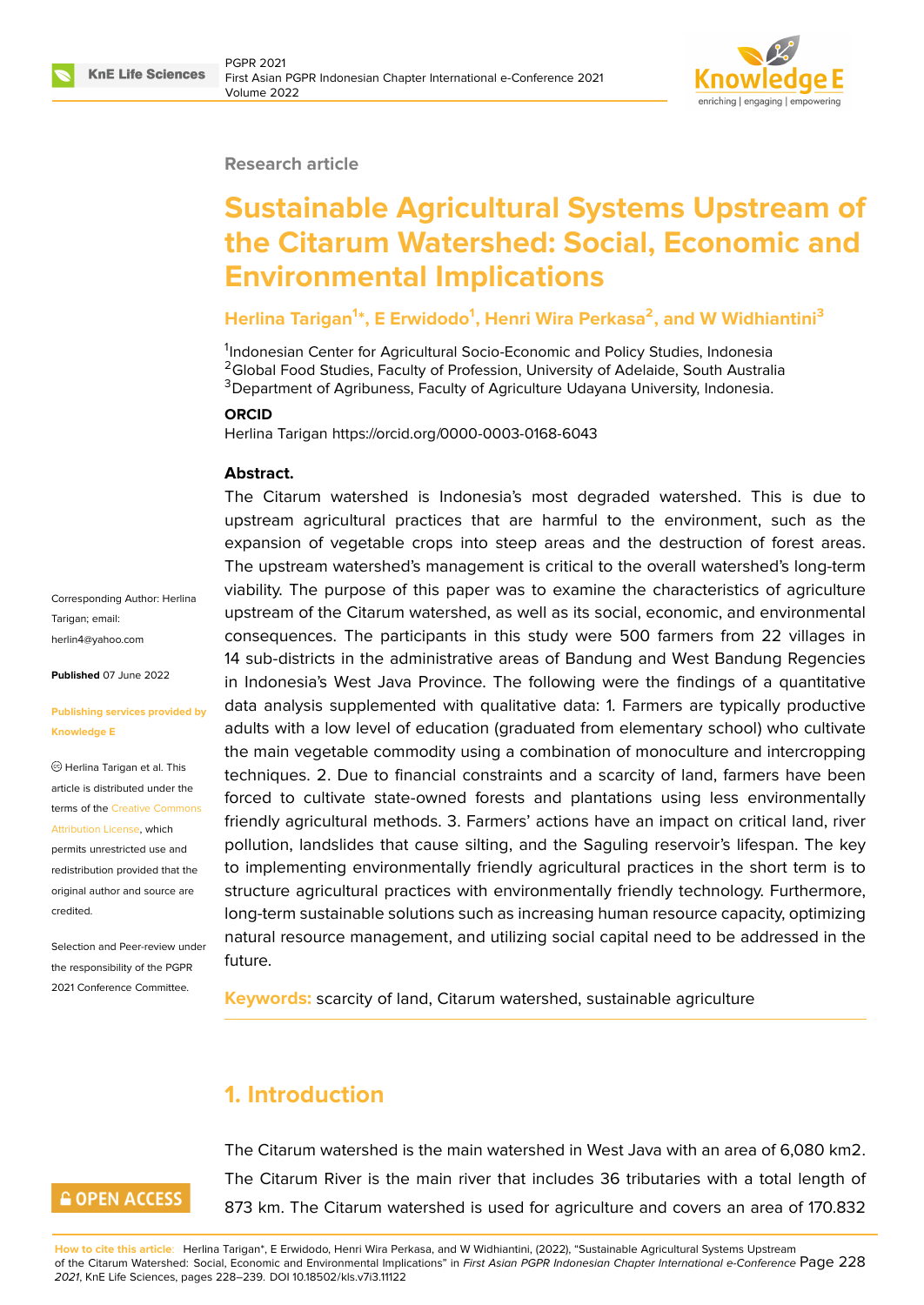ha (27.5%), plantation 59,657 ha (9.6%), settlements 76,777 ha (12.3%), forest 88,271 ha (14.2%), fisheries 35,892 ha (5.8%), and others 190,418 ha (30.6%) [1].

The upstream part of the Citarum river is a source of water flow that flows into the river downstream and is used for various functions, such as a source of fresh water, irrigation, fishing, water supply for industrial activities, and a source of hyd[ro](#page-9-0)electric power [2]. The Citarum River stretches from a spring at Mount Wayang to Tanjung Karawang by passing through 12 regencies/cities and flows into the three large reservoirs of Saguling, Cirata, and Jatiluhur. The role of rivers is very important for people's lives in West J[ava](#page-9-1) and DKI Jakarta, namely as a source of fresh water, irrigation, fishing, water provider for industrial activities, and a source of hydroelectric power [2].

The upstream Citarum watershed covers Subang, Bandung and West Bandung Regencies. These three districts are areas with a high level of economic development and a relatively well-established and complex agricultural [s](#page-9-1)ystem. Agricultural practices that are not environmentally friendly have caused the upstream area of the Citarum watershed to become one of the most degraded watersheds in Indonesia. Farmers expand vegetable crops in steep and hilly areas, cultivating forest land, which results in the destruction of forest areas.

During the period 1990-2017, the land cover of the Citarum watershed was rice fields, but the trend tends to decrease (-9.23). Furthermore, the second largest area is dry land agriculture, with a rapidly increasing trend of 11.29. The third largest is the settlement, which rose by an average of 3.27 [1]. In the last two decades, environmental damage in the upstream has been at an alarming level. The reduction in land conservation areas, densely populated settlements, and river pollution from domestic and industrial waste cause floods, droughts, and landsli[d](#page-9-0)es in the downstream part of the river. This condition is very dangerous for the agricultural sector as a food provider sector for the community who work and live in the region.

Given the important role of the upstream area in supporting the community's lives and the environment along the Citarum watershed, the management of the upstream area has become necessary to be observed for the sustainability of the watershed function as a whole [3]. An interesting question that needs to be answered is how to manage existing agriculture in the upstream Citarum watershed, especially the management of dry land agriculture, which continues to increase very rapidly.

This pape[r a](#page-9-2)ims to analyze the characteristics of agriculture applied by farmers in the upstream area of the Citarum watershed and the social, economic, and environmental impacts of dry land farming practices. The discussion of the agricultural system and its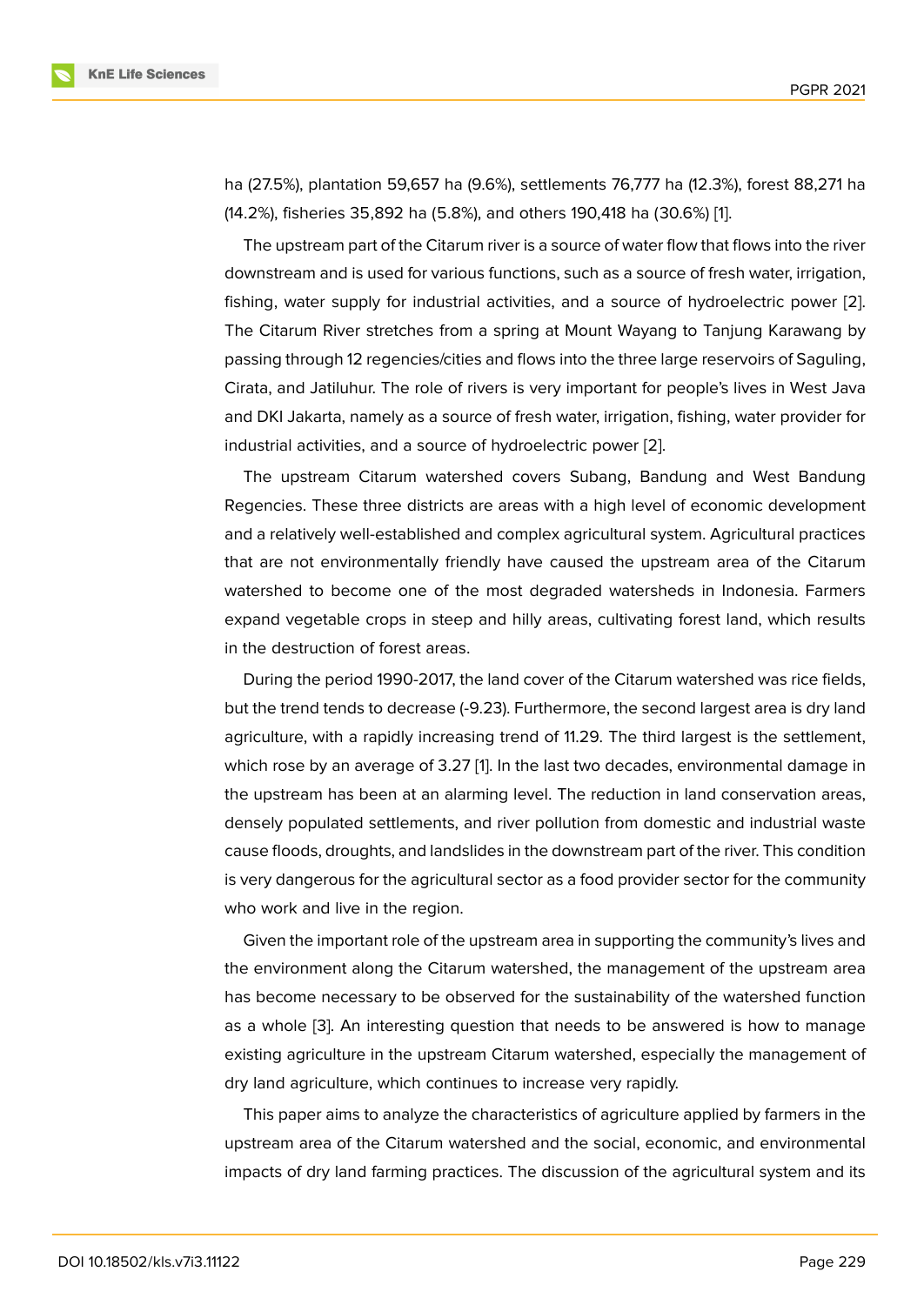development is inseparable from the policies carried out by the government in an effort to overcome the threat of environmental sustainability and its challenges.

# **2. Methodology**

This study is a part of a broader research project entitled "Policy Research to Support Natural Resource Management in Indonesia's Upland Landscapes". The analysis is based on household survey data collected in June-August 2019 in Bandung and West Bandung Districts, West Java Province, Indonesia.

The stages before the survey to build a sampling frame are: (1) Conducting a review and collecting secondary data. (2) Register all sub-districts and villages in the research area. Bandung Regency: 27 sub-districts and 224 villages; West Bandung Regency: 14 sub-districts and 140 villages. (3) Then the villages are grouped based on agricultural intensity, elevation and topography. Villages that fall into the kelurahan category are excluded from the list. (4) Finally obtained 142 underdeveloped villages in Bandung, and 76 villages in West Bandung. This study randomly selected 10% of villages. Selected 14 villages in Bandung and 7 villages in West Bandung.

The total sample is 500 farmer households. Further scrutiny resulted in one sample not meeting the requirements so that the analysis was only carried out on 499 households. The data was processed using statistics and analyzed descriptively. The analysis is enriched by the results of a review of similar research conducted previously.

# **3. Result and discussion**

### **3.1. Agriculture Characteristics**

Farmers in the Upper Citarum watershed area are originally from ethnic Sundanese, with more than 50% of the head of the family being in the productive adult age group (40-60 years), followed by the older group (over 60 years) at 23.65% and the young adult group (15-39 years) at 21.04% (Table 1). The largest group is elementary school and non-elementary school graduates. If there was no effort to make millennials interested in agriculture, this proportion has the potential to become an aging farmer [4-5].

From 1,286 plots of land managed by households, the average area per plot is 0.25 hectares. The average area of agricultural land in Bandung is 0.29 hectares, larger than in West Bandung, which is 0.19 hectares. The share of government-owned land (Perhutani) is the largest in the sample (Figure 1), but most plots are private land located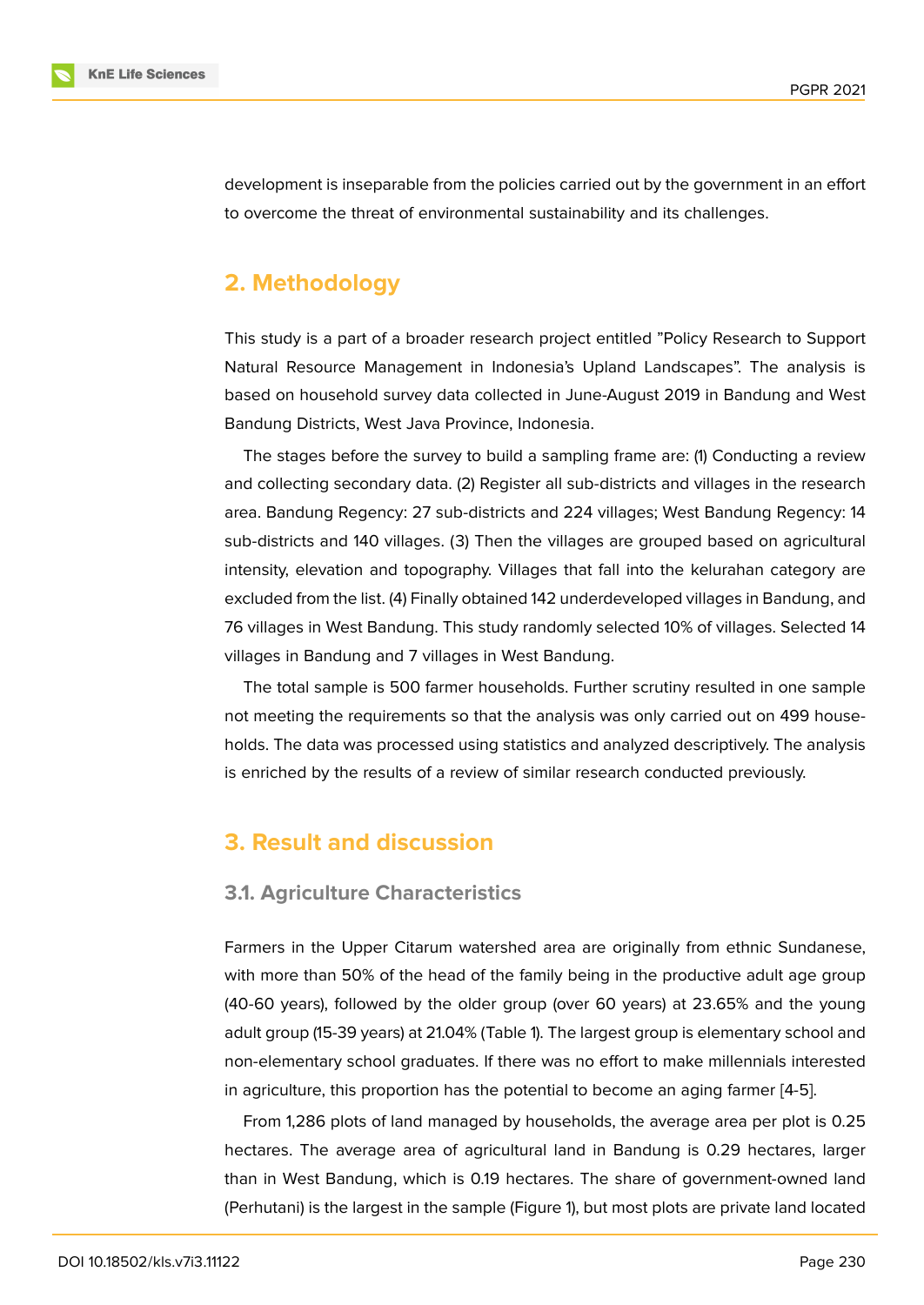

within villages and are accessible by motorbike or on foot. One household manages between 1 and 3 plots of land, so that the average land area per household is 0.65 hectares. There is a fairly large land tenure gap between the largest having more than 7 hectares and the smallest having around 0.006 hectares. Based on the number of plots studied, 1,182 plots were managed by the households themselves, while the rest were leased/loaned.

| Age (year) | <b>Respondent</b> |            |  |
|------------|-------------------|------------|--|
|            | Household Head    | Percentage |  |
| 15-39      | 105               | 21.04      |  |
| 40-60      | 276               | 55.31      |  |
| Lebih 60   | 118               | 23.65      |  |
| Total      | 499               | 100.00     |  |

| TABLE 1: Household head age distribution. |  |  |
|-------------------------------------------|--|--|
|-------------------------------------------|--|--|





**Figure** 1: Percentage distribution of plot owner7.

Agriculture in the upstream area of the Citarum watershed includes staple crops, horticulture and estate crops. Out of the total agricultural plots surveyed, 42% of the plots are horticultural farms with a total area of 132 hectares, followed by rice fields with 31% of plots with a total area of 50 hectares, and coffee with 14% of plots with a total area of 99 hectares. Horticultural planting adheres to a combination of monoculture and intercropping with intensive use of fertilizers and pesticides. Both inputs compose a large cost composition in vegetable farming [6-8]. When it rains, the position of the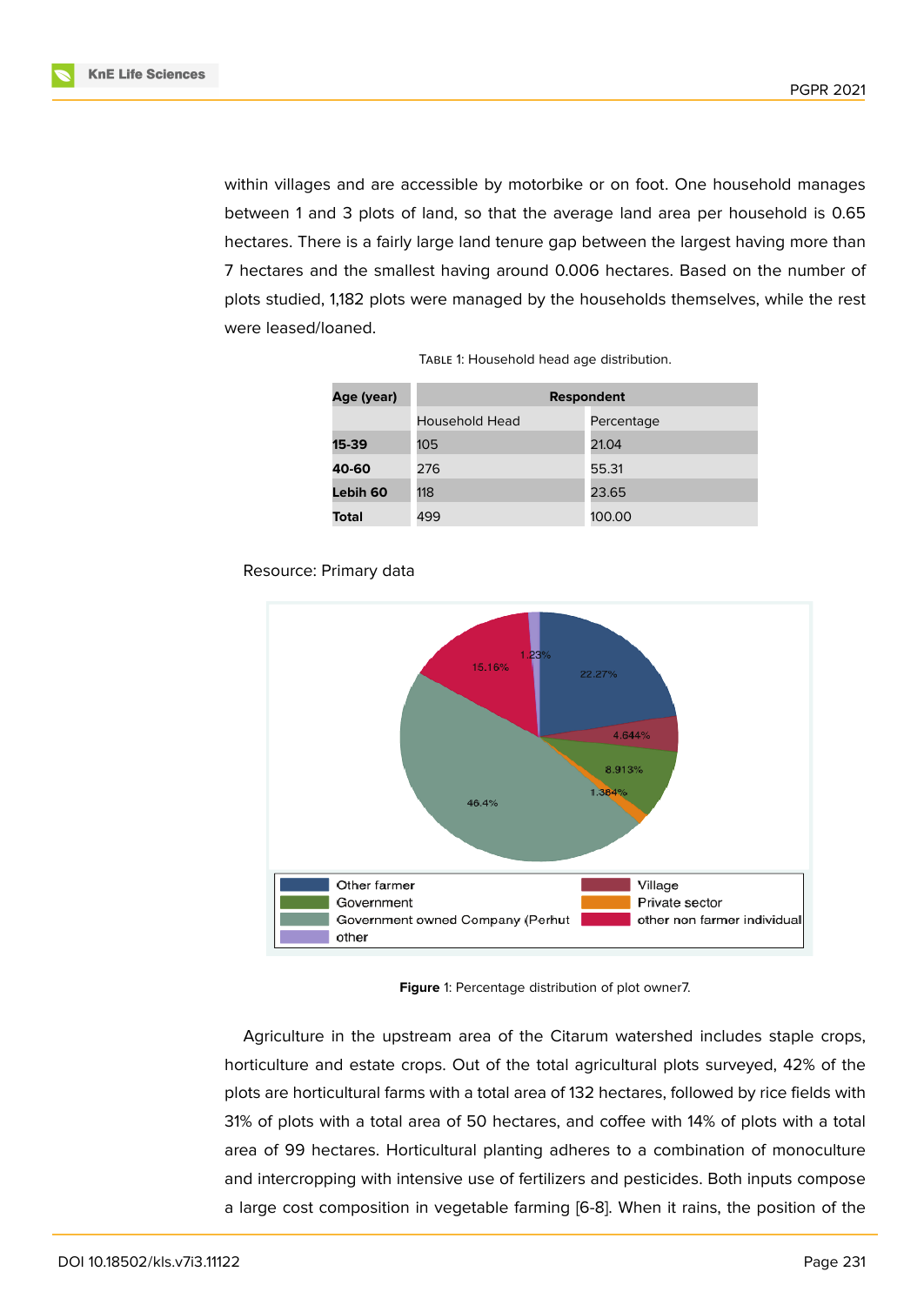upstream area causes some of the chemical waste to flow into the Citarum rivers and tributaries, and poses a risk to the lives of fish and humans who use the river water.

Agricultural practices are considered an established category, complex and tend to be less environmentally friendly [1]. A land contour with various slope types is used as vegetable farming land, while the rice fields are located at the lower part of the hills which are arranged in the form of a terrace. Population growth causes land resources to become increasingly scarce. The [u](#page-9-0)rgent need for land encourages people to use land that is steep and hilly. Many state forest lands have been cultivated for generations. Many land transactions take place in informal transactions without proof of ownership. Agricultural practices and changes in land use cause damage to the function of the forest as a catchment area and are harmful to the environment.

Based on observation of land conservation practices, there are at least 8 (eight) types of practiced by farmers, namely terrace systems, beds, roak/wind holes, drainage channels, mulch, elephant grass, water reservoirs, and tree planting. Beds, terrace systems and drainage canals are the most widely adopted. Meanwhile, planting elephant grass is the least applied with the excuse of absorbing fertilizers and plant nutrients.

During the last 5 years, there were 41 households that sold or purchased/leased land and 84% of them were agricultural land. The total number of transactions is 49 plots with a total land area of 9.8 hectares (the average plot area is 0.2 hectares). In the same period, there was a slight increase in the number of plots and the area of horticultural farming. The bigger increase applies to coffee farming, which reached more than 30 percent. On the other hand, paddy fields decreased in both the number of plots and the total land area.

The increase in the number and area of horticultural commodities is influenced by the experience of growers of the relevant commodity and the market attractiveness. The characteristics of high-cost farming commodities due to the concentration of chemical elements (pesticides and the like) are not an obstacle to the increase in horticultural farming plots. The shortness of the business cycle generates income quicker and can be planted several times a year is a positive factor for farmers, although from an environmental perspective, this farming implies conservation.

In the last year, a total of 448 out of 499 farmer households cultivated seasonal crops. Vegetable crops occupied the highest share, which is 613 plots with a total area of 172 hectares. In terms of planting frequency, rice is the most dominant crop, with as many as 754 planting times in 3 seasons with an area of 95 hectares. Meanwhile, annual timber, plantation and fruit crops are crops that have experienced a significant increase in the last 12 years. Of the 198 plots planted, 157 plots (86 hectares) were coffee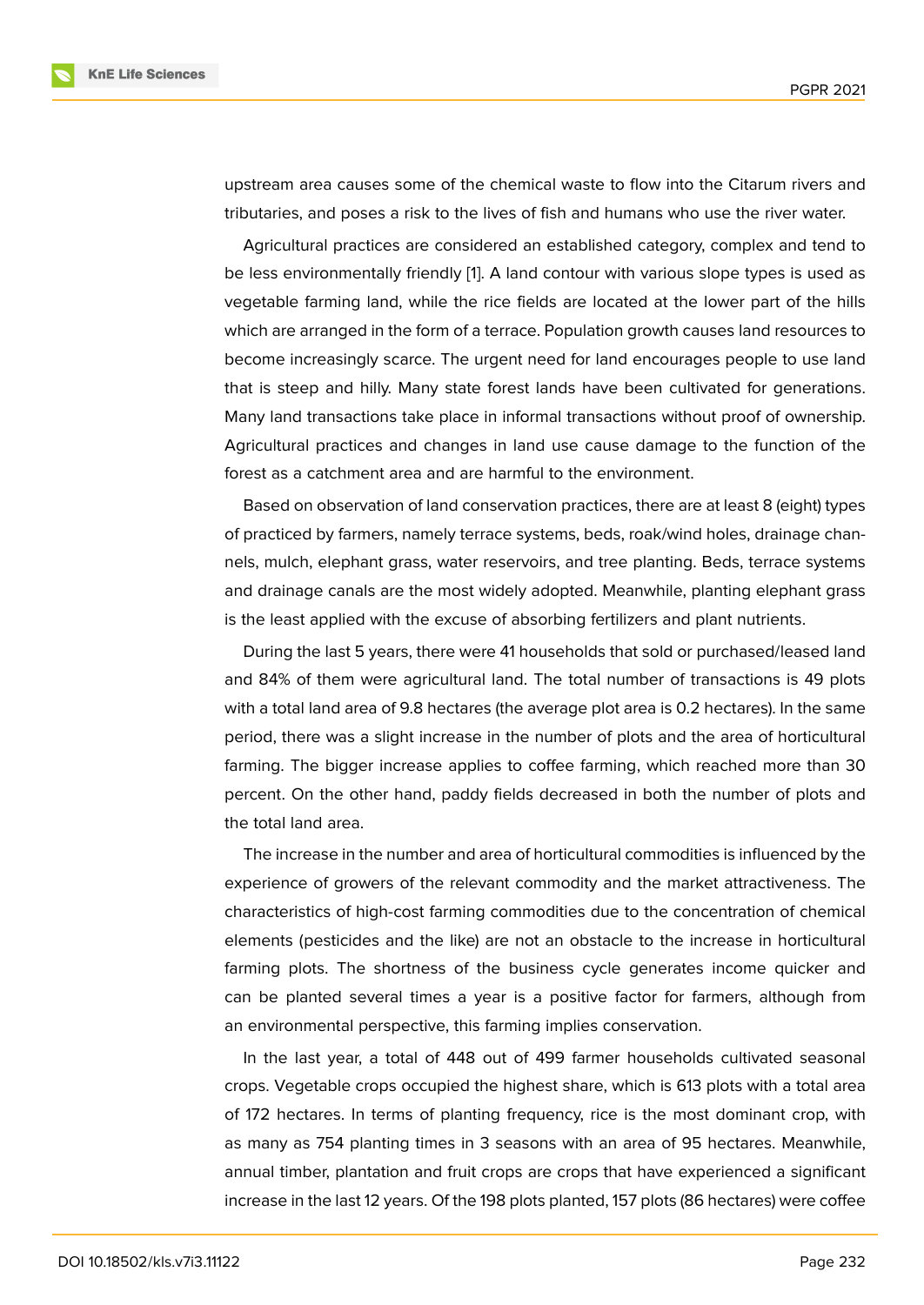plots. Coffee is the most dominant annual crop grown on agricultural plots. Some of the coffee plantations in the plots are monocultures and some are mixed with woods such as pine, or fruit trees such as avocados, bananas, oranges, and so on. Coffee farming has developed very rapidly in the last 7 years after the government intensively moved reforestation in the context of controlling and restoring the Citarum watershed environment through several programs involving related institutions.

Coffee productivity in the area has not yet reached the optimal level. One of the reasons is that many coffee plantations are grown on state-owned land, so that the handling of farming is not optimal. The coffee harvest season begins in March and reaches its highest peak in May and June. So far, farmers have not implemented a red fruit picking harvesting system because they consider it time-consuming and slow to generate money. The mixed harvest system and selling in fresh form causes farmers to not receive added value. The price level of coffee received is lower and the agricultural system implemented does not consider the sustainability of coffee production.

*Dryland and vulnerability agriculture in the Upper Citarum watershed*

Dry land, which is the largest farming area in the upstream Citarum watershed, is a farm that has not been flooded for a long time. Its irrigation is highly dependent on rainwater, and its soil contours are unstable and prone to erosion. The land can be used as a water catchment area by planting annual crops. It is located relatively far from water sources, near residential areas, so that there is a struggle for water between human and plant needs, at an altitude of 500-1500 meters above sea level [9-11]. Generally, dry land in the highlands is less fertile due to erosion [12]. However, agricultural developments and the demand for agricultural land show that the use of dry land agroecosystems for seasonal crop farming is almost equally distributed in West Java, including in hilly areas and upstream areas of the Citarum watershed[, w](#page-10-0)hich have suffered heavy damage [2]. Planting of annual plants as intercrops, shade as well as water retention have not been done much.

The damage to ALK not only complicates the lives of local rural communities, [bu](#page-9-1)t has brought social, economic, and environmental losses for all upstream, middle, and downstream communities. For years, this loss is estimated to continue to increase due to changes in land cover, primary waste that changes hydrological characteristics, conflicts over water struggles, floods, siltation, landslides, increased environmental costs in the form of reservoir maintenance and decreased production of electrical energy. So far, efforts to improve the management of the upstream watershed have been carried out by the government, but due to the low support from the community as the main actor in the field, the results are still far from what is expected. This is reminiscent of the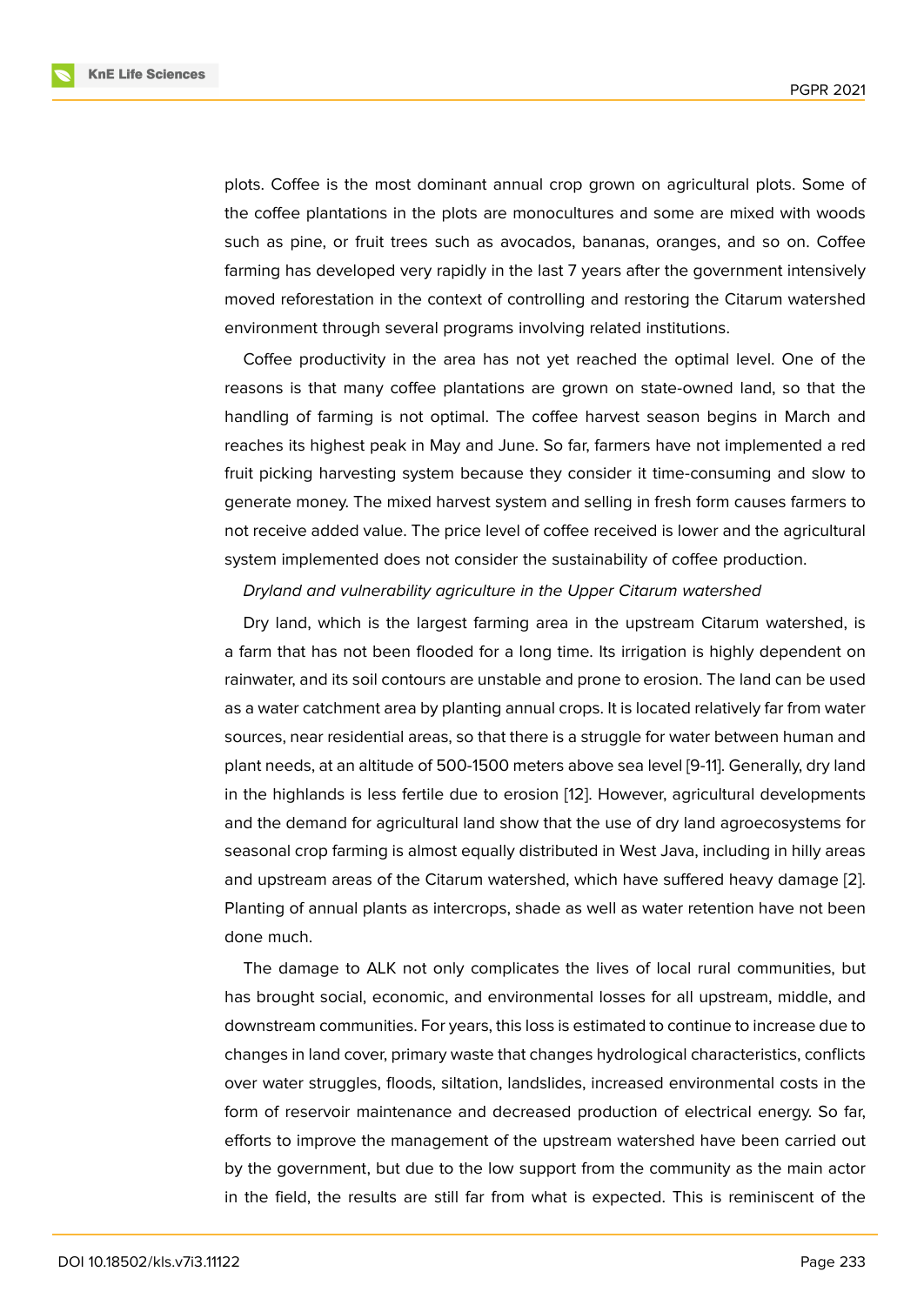**KnE Life Sciences** 

past 2-3 centuries. The destruction of ALK has become part of the "blurred history" of the management of sedentary agricultural systems in rural Java [13-15]. The damage is not only because of the weak ability of farmers or rural communities to manage ALK, but also because of the inaccuracy of government policies in building a model for empowering local rural communities.

There are four characteristics of degradation in the Citarum watershed. The first is the decrease in carrying capacity. The decrease in the carrying capacity of the Citarum watershed manifests itself in the form of land clearing, erosion, sedimentation, and pollution due to industrial waste that is not managed according to environmental safety standards. Especially for industry, from 176 corrected industrial data, the total volume of B3 waste generated is 119,685.03 tons per month, containing fly & bottom ash, mud, B3 waste packaging, used oil, TL lamps, cotton waste, and others. In the upstream area, changes in land use and function occur so that they affect water resources, considering that the watershed/sub-watershed is an independent hydrological unit. Changes in land cover in the upstream cause severe erosion and sedimentation rates, such as the decline in the function of natural resource facilities and infrastructure in the form of river silting in the downstream, middle and upstream watersheds. As a result, the high peak discharge exceeds the capacity of the existing channel capacity. If there is no environmentally friendly technology used to overcome, it will be bad for the sustainability of Citarum [16- 18]. Second, the high pollution of domestic waste in the form of waste from settlements, agriculture, animal husbandry, and industry. Third, threats to forest resource ecosystems. Some protected forest areas with unique high-value biodiversity have been turned into residential, agricultural, livestock and industrial areas. Currently, the Citarum watershed is one of the 15 Super Priority watersheds in Indonesia that needs to be addressed for recovery. Fourth, soil erosion in the upstream area causes high sedimentation rates in the middle and downstream areas. As a result, river siltation occurs because the cross-sectional area is smaller, so that river water overflows beyond its capacity and causes flooding with a higher frequency. The four degradations above have a high risk to economic, social and environmental life.

### **3.2. Government Policies Toward Citarum Watershed**

At least seven programs have been implemented in order to control pollution and damage to the Citarum watershed, starting from the Rehabilitation of Soil Conservation Land (RLKT) initiated in 1976, the Integrated Citarum Water Resources Management Investment Program (ICWRMIP) in 2010, Citarum Bestari in 2013, Citarum Harum in 2017,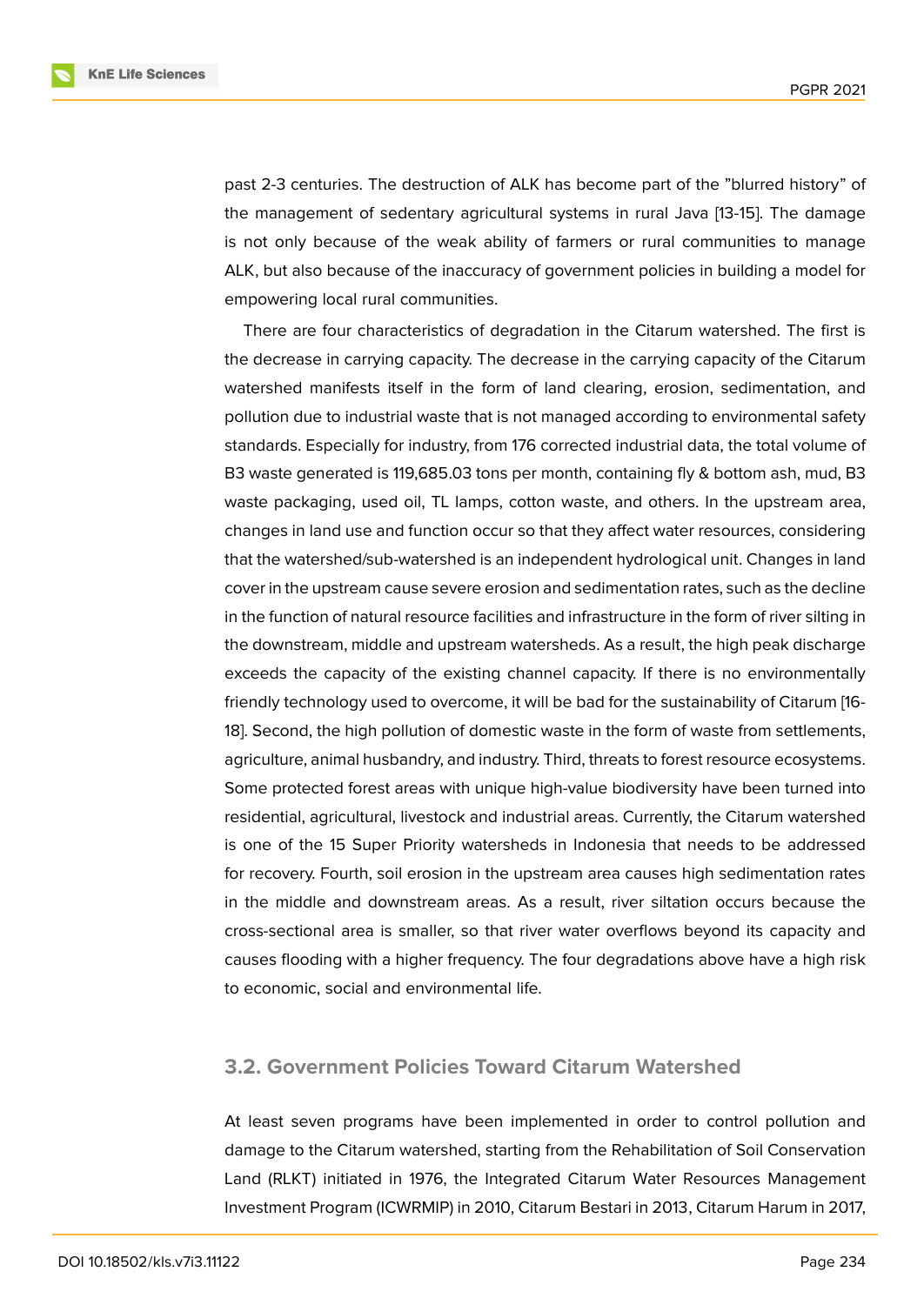Governance of the Citarum Watershed PPK in 2019, the management of the Integrated Citarum Watershed, and Clean Citarum.

The RLKT, which has been initiated since 1976, became a concern for the Citarum-Ciliwung Watershed Management Center (BPDAS) in the 2000s. The basis for establishing the implementing organization is the Decree of the Minister of Forestry No. 665/Kpts-II/2002. The program objectives for the development of watershed management towards the realization of the effectiveness and efficiency of watershed management are based on the principles of coordination, integration, and synchronization. The program is closely related to soil conservation, land and watershed development. In the long term, it is expected to restore the condition of critical land so that it can function as a productive land that supports living systems. The program is translated into development projects in the forestry sector which are funded by the Reforestation Fund and the State Revenue and Expenditure Budget Fund, as well as other funds. The existence of Regional Autonomy has also changed the RLKT institution from the province to the district [19].

In 2010, the ICWRMIP program was imposed, which aimed to restore and improve integrated water resource management in the Citarum River area. This program involves all parties working toge[the](#page-11-0)r in a participatory manner. The program was initiated by the Government of Indonesia together with the Asian Development Bank (ADB) and other stakeholders, which are academicians, NGOs, the private sector, and the community. Implementing organizations involve Bappenas, the Ministry of Public Works, the Ministry of Agriculture, the Ministry of Forestry and the Ministry of Environment. Through this program, it is expected that by 2023, poverty, health and living standards in the Citarum area will be improved through GDP growth without causing a decline in environmental conditions and a significant improvement in water quality in the river area. This program is designed to meet the needs of various stakeholders in the Citarum watershed and to assist upstream and downstream communities in carrying out water and soil management efforts. The results of the evaluation by the Independent Monitoring and Evaluation (IME) showed that the program was slow and weakly coordinated due to poor communication between stakeholders [20].

Furthermore, there is the Citarum Bestari Movement Program, which was initiated by the West Java Regional Government on the basis of the West Java Governor Regulation No. 75 of 2015. The main focus of the progra[m is](#page-11-1) to improve the condition of the Citarum River, which has experienced a decline in water quality and an increased volume of waste along the river. The local government intends to change the mindset and behavior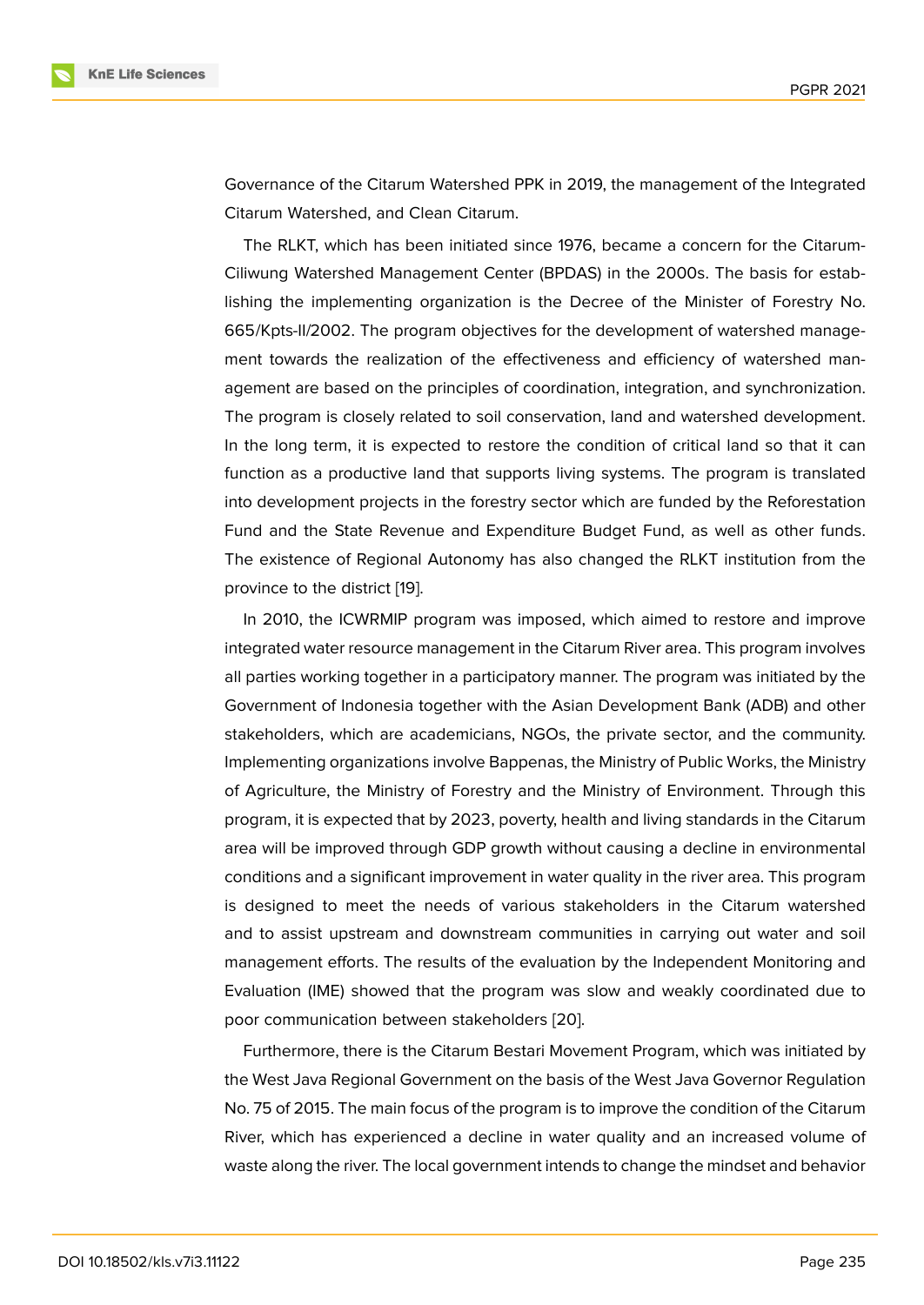of the community so that they have a sense of care for the cleanliness, beauty, and sustainability of the Citarum River.

Worriness about the condition of Citarum, which concerns the sustainability of the lives of many people. On the initiative of President Jokowi, the Central Government, in collaboration with the Regional Government, created a program known as Citarum Harum. Through the support of Presidential Regulation No. 15 of 2018 concerning the Acceleration of Control, Pollution and Damage to the Citarum Watershed, 13 action programs were carried out aimed at restoring the Citarum watershed [21]. This program is implemented synergistically by involving the Central Government, Ministry of Environment and Forestry, Regional Government, Military Regional Command (KODAM) Siliwangi, and other relevant stakeholders. Citarum Harum has taken st[eps](#page-11-2) to restore the Citarum with several steps and methods, including modernization of waste management, forest encroachment upstream of the Citarum river, floating net cages, as well as efforts to provide clean water and regulate river discharge. The main program achievements are flood-free and water quality improvement. The concept of integration and command is expected to give measurable results with clear stages of development [22].

At the micro level, the local government then follows up with the Citarum Watershed PPK Governance program, which principally carries out activities in the form of [pre](#page-11-3)venting and overcoming watershed pollution/damage and restoring its functions. Watershed pollution is controlled by its pollutant sources, both from industrial, livestock, and fishery waste, as well as domestic waste and solid waste. Damage in the Citarum watershed is controlled through efforts to reduce erosion and water resources management by reducing sedimentation and reducing erosion through handling of critical land, monitoring and enforcing laws and land use management, improving water resource management, and conducting education and outreach to industry, educational institutions, and communities in the Citarum watershed. The implementation of the program is based on local government policies, West Java Governor Regulation No. 5 of 2019 concerning the Management of Pollution and Damage Control in the Citarum Watershed.

# **4. Conclusion**

The majority of farmers in the upper Citarum watershed are productive adults with low education , who mainly farm vegetables through monoculture and intercropping farming systems. Agricultural practices develop through the insistence of community needs in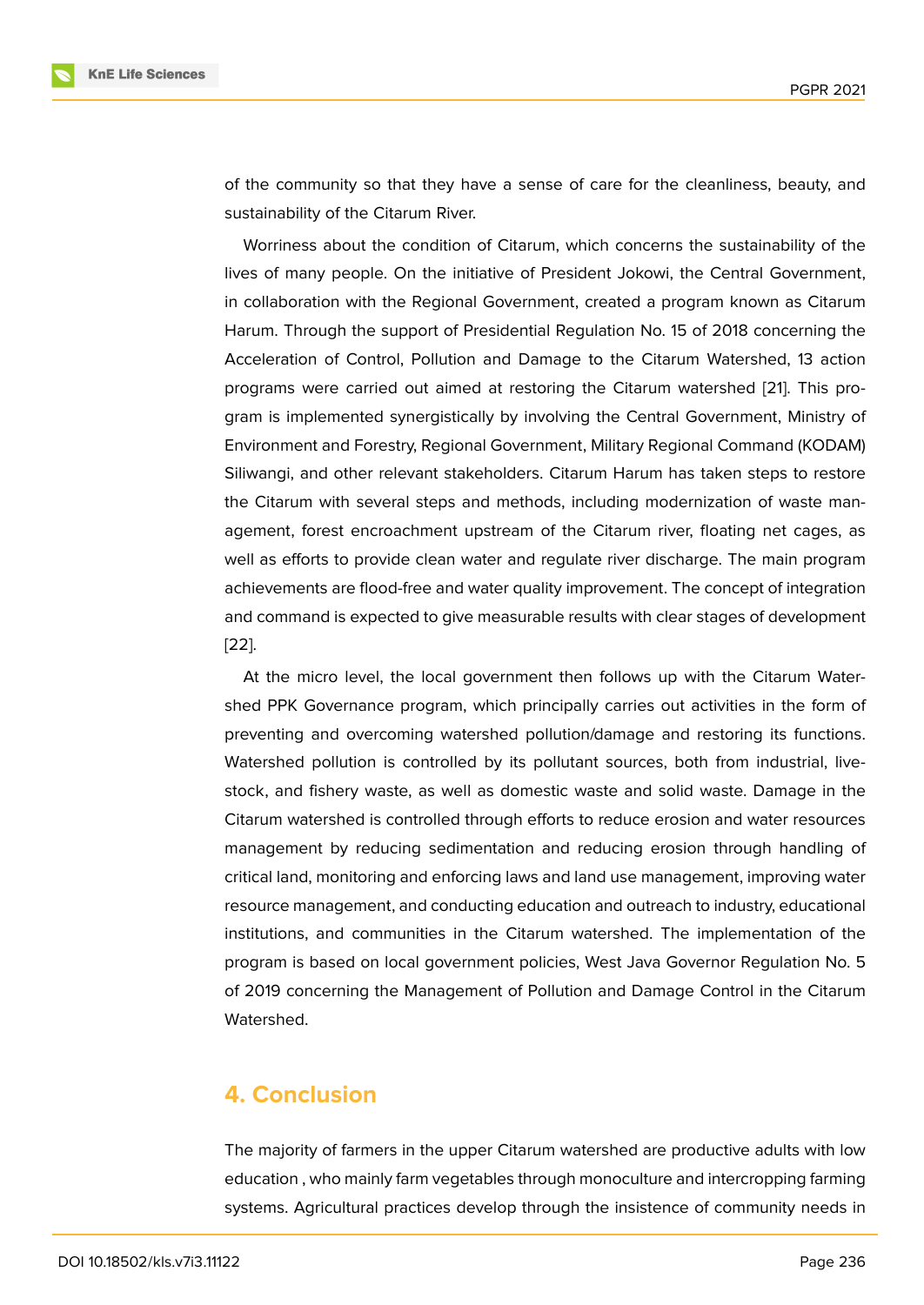

terms of limited land resources and knowledge of a sustainable environment. Intensive farming systems are production-oriented, highly dependent on commercial chemical inputs (fertilizers, pesticides) but do not take into account the environment.

Agricultural practices are not yet oriented towards sustainable agriculture. Behavior has an impact on increasing critical land, river pollution, and landslides, followed by silting and shortening the life of the reservoir. The impact has caused economic losses in the form of a decrease in the quality and quantity of agricultural production and clean water. Social losses are in the form of conflicts over land and water among farmers, sectors and sub-sectors, upstream and downstream, as well as among administrative areas. As well as environmental losses in the form of erosion, flooding, and water pollution.

Sustainable government policies still face obstacles to coordinating program implementation, which is expected to have synergy between stakeholders. Nevertheless, evolutionarily, it has built public awareness about the risks of environmental costs by shifting and adding to commercial annual crop commodities as well as functioning as conservation. Structuring agricultural practices with environmentally friendly technology is an urgent key to be implemented in the short term. Furthermore, increasing the capacity of human resources, limiting the management of natural resources by creating other alternative livelihoods, and utilizing social capital are sustainable long-term solutions to be addressed in the future.

### **References**

- <span id="page-9-0"></span>[1] Citarum B. Green citarum handling critical lands in the citarum watershed. Paper presented at: Material for the Indogreen PSEKP Policy Dialogue; 2020 Oct. Bogor-Indonesia 22.
- <span id="page-9-1"></span>[2] Jabar B. Spatial policy of West Java Province in supporting the Citarum Harum movement. Paper presented at: Material for the Indogreen PSEKP Policy Dialogue; 2020 Nov. Bogor-Indonesia18.
- <span id="page-9-2"></span>[3] Imansyah MF. General study of Citarum watershed problems and solutions and analysis of government policies. Journal of Sociotechnology. 2012;25(11):18-33.
- [4] Arvianti EY, Masyhuri, Waluyati LR, Darwanto DH. Overview of the crisis for young farmers. Indonesia Journal of Social Economy and Agricultural Policy. 2019;8(2):168- 160.
- [5] Susilowati SH. The phenomenon of aging of farmers and the reduction of young workers and their implications for agricultural development policies. Agro-Economic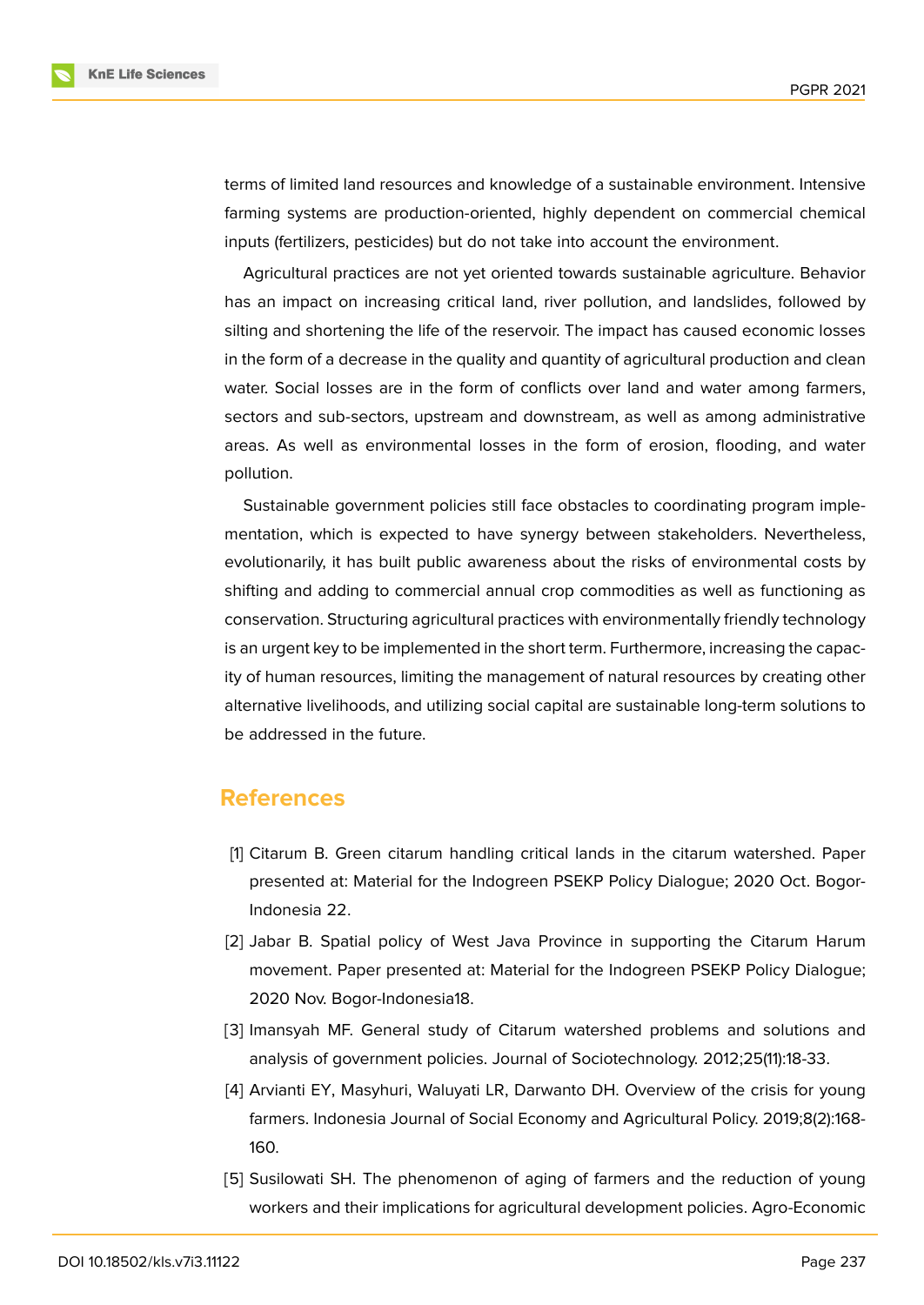Research Forum. 2016;34(1):35-55.

- [6] Nurmala L, Soetoro, Noormansyah Z. Analysis of costs, income and R/C of cabbage (*Brassica oleraceal*) farming. A case in Cibeureum Village, Sukamantri District, Ciamis Regency. Agroinfo Galuh. Student Scientific Journal. 2016;2(2):97-102.
- [7] Safitri LS. Income analysis of flower cabbage farming in Gandasari Village, Cikaum District, Subang Regency. Journal of Agrorectants. 2015;2(1):31-41.
- [8] Wathoni N. Optimization of upland vegetable farming in Sembalun, East Lombok. Journal of Agrimansion. 2008;9(1):1-14.
- [9] Pitaloka D. Dry land and cropping patterns to preserve nature. Journal of Applied Technology. 2018;2(1):21-28.
- [10] Notohadiprawiro T. Dryland agriculture in Indonesia: Potential, prospects, constraints and development. Workshop on evaluation of the implementation of the SFCDPUSAID Palawija Development Project; 1989 Dec 6-8; Bogor, Indonesia. Repro: Soil Science, Gadjah Mada University;Yogyakarta-Indonesia 1989.
- [11] Odum EP. Fundamentals of ecology. Philadelphia: W.B. Saunders Company; 1971.
- <span id="page-10-0"></span>[12] Abdurachman A, Dariah A, Mulyani A. Strategy and technology for dry land management support national food supply. Journal of Agricultural Research and Development. 2008;27(2):43-49.
- [13] Lombart D. Nusa java: Cross culture, heritage of concentric kingdoms. Jakarta: Publisher P.T. Main Library Gramedia; 2000.
- [14] Thijsse JP. Rural ecology: A potpourri. Sajogyo , editor. Jakarta: C.V. eagle.; 1982.
- [15] Geertz C. Agricultural involution: A process of ecological change in Indonesia. Jakarta: Bhrata Script; 1983.
- [16] Harryanto R, Sudirja R, Siliwangi D, and Herdiansyah G. Upstream Citarum watershed reforestation movement in Cikoneng Village, Cileunyi District, Bandung Regency. Journal of Science and Technology Applications for Society. 2017;6(2):78-82.
- [17] Idris AMS, Permadi ASC, Kamil AI, Wananda BR, Taufani AR. Citarum harum project: A restoration model of citarum river basin. The Indonesian Journal of Development Planning. 2019;3(3):310-324.
- [18] Garno YS. The role of environmental technology in the sustainable management of environmental resources in the Ciuterum watershed. Journal of Environmental Technology. 2000;3(3):187-194.